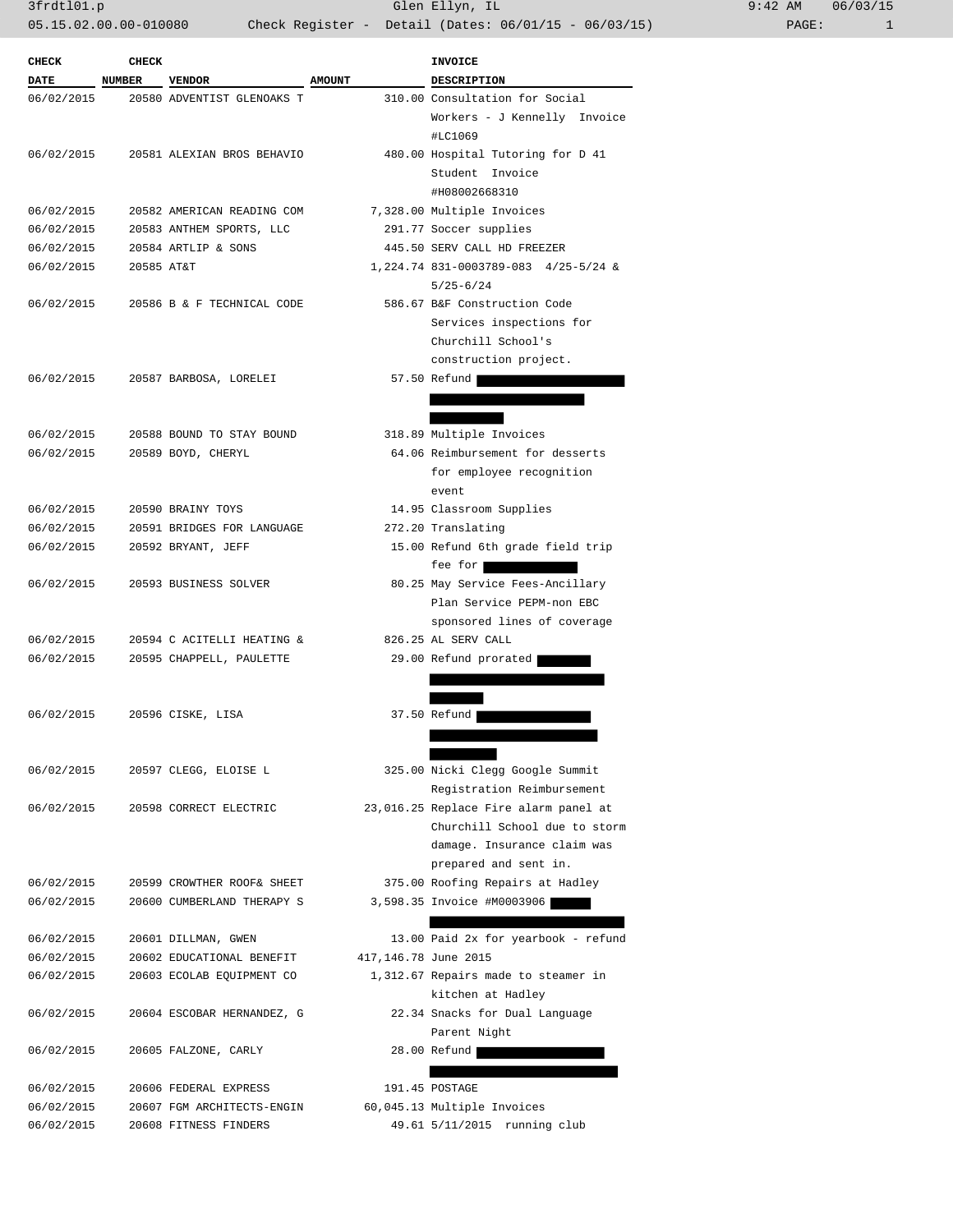| <b>CHECK</b> | <b>CHECK</b>  |                            |               | INVOICE                                                           |
|--------------|---------------|----------------------------|---------------|-------------------------------------------------------------------|
| DATE         | <b>NUMBER</b> | <b>VENDOR</b>              | <b>AMOUNT</b> | <b>DESCRIPTION</b>                                                |
|              |               |                            |               | awards                                                            |
| 06/02/2015   |               | 20609 FOLLETT SCHOOL SOLUT |               | 820.72 Multiple Invoices                                          |
| 06/02/2015   |               | 20610 FRANCZEK RADELET & R |               | 122.00 GLENBARD PTAB APRIL                                        |
| 06/02/2015   |               | 20611 GIANT STEPS          |               | 1,244.36 June Tuition for D41 Student                             |
|              |               |                            |               | Invoice #041-0615E                                                |
| 06/02/2015   |               | 20612 GLENBARD ELECTRIC SU |               | 29.97 NYLON FISH TAPE                                             |
| 06/02/2015   |               | 20613 GLENDALE LAKES GOLF  |               | 2,144.89 Invoice #42150.36 Year End                               |
|              |               |                            |               | Recognition Event                                                 |
| 06/02/2015   |               | 20614 GREAT LAKES ELEVATOR |               | 582.50 HD SERV CALL                                               |
| 06/02/2015   |               | 20615 HEARTLAND BUSINESS S |               | 5,925.00 Multiple Invoices                                        |
| 06/02/2015   |               | 20616 HEINEMANN            |               | 26.40 Multiple Invoices                                           |
| 06/02/2015   |               | 20617 HEINEMANN            |               | 8.80 Take Home Books--Literacy                                    |
| 06/02/2015   |               | 20618 HENEGHAN, CHRISTINA  |               | 37.50 Refund                                                      |
|              |               |                            |               |                                                                   |
| 06/02/2015   |               | 20619 HERFF JONES          |               | 3,033.47 Multiple Invoices                                        |
| 06/02/2015   |               | 20620 ICE MOUNTAIN SPRING  |               | 683.49 Multiple Invoices                                          |
| 06/02/2015   |               | 20621 JAMES, CRYSTAL       |               | 28.00 Refund                                                      |
|              |               |                            |               |                                                                   |
| 06/02/2015   |               | 20622 KAGAN & GAINES INC   |               | 697.36 Multiple Invoices                                          |
| 06/02/2015   |               | 20623 KANYUK, VITA         |               | 28.00 Refund                                                      |
|              |               |                            |               |                                                                   |
| 06/02/2015   |               | 20624 KELLAM, CHRISTINA    |               | 103.76 5/28/2015<br>4TH STEAM PBL                                 |
| 06/02/2015   |               | 20625 KRESCH, PAMELA       |               | 57.50 Refund prorated fees                                        |
| 06/02/2015   |               | 20626 LAKESHORE LEARNING M |               | 34.98 FLES Supplies                                               |
| 06/02/2015   |               | 20627 LINDEN OAKS HOSPITAL |               | 280.80 Hospital Tutoring for D41                                  |
|              |               |                            |               | Student Invoice #41-19                                            |
| 06/02/2015   |               | 20628 LITTLE FRIENDS INC   |               | 529.32 June Tuition for D41 Student                               |
|              |               |                            |               | Invoice #139328                                                   |
| 06/02/2015   |               | 20629 LUDWIG, EMMA         |               | 28.00 Refund                                                      |
|              |               |                            |               |                                                                   |
| 06/02/2015   |               | 20630 LYONS, MAUREEN       |               | 360.00 Accompanist for May 21 Hadley                              |
|              |               |                            |               | Concert                                                           |
| 06/02/2015   |               | 20631 MENARDS              |               | 190.79 Multiple Invoices                                          |
| 06/02/2015   |               | 20632 METRO PROFESSIONAL P |               |                                                                   |
| 06/02/2015   |               | 20633 MIDWEST COMPUTERS PR |               | 1,844.65 Multiple Invoices<br>136.00 4/27/2015<br>school supplies |
|              |               |                            |               |                                                                   |
| 06/02/2015   |               |                            |               | 360.00 Assessment Materials for                                   |
|              |               | 20634 NCS PEARSON          |               |                                                                   |
|              |               |                            |               | Hadley Psychologists                                              |
| 06/02/2015   |               |                            |               | Wheeler/Perez                                                     |
|              |               | 20635 NOENSIE, CARNEY      |               | 27.56 International Night supplies<br>reimbursement               |
| 06/02/2015   |               |                            |               | 180.00 Track worker                                               |
|              |               | 20636 OEHRING, DEBBIE      |               |                                                                   |
| 06/02/2015   |               | 20638 OFFICE DEPOT         |               | 1,438.15 Multiple Invoices                                        |
| 06/02/2015   |               | 20639 OFFICE OF STATE FIRE |               | 1,050.00 Multiple Invoices                                        |
| 06/02/2015   |               | 20640 OKAPI                |               | 700.70 4/13/2015<br>bookroom                                      |
|              |               |                            |               | supplies                                                          |
| 06/02/2015   |               | 20641 ORIENTAL TRADING CO  |               | 447.02 Multiple Invoices                                          |
| 06/02/2015   |               | 20642 ORTIZ RENTAS, IVETTE |               | 42.89 International Night supplies                                |
|              |               |                            |               | reimbursement - Rentas                                            |
| 06/02/2015   |               | 20643 PEKRON CONSULTING    |               | 1,500.00 BF AIR QUALITY EVALUATION                                |
| 06/02/2015   |               | 20644 PEPPER, J W & SONS   |               | 502.96 Multiple Invoices                                          |
| 06/02/2015   |               | 20645 PFISTER, JANIS       |               | 1,027.71 6/1/2015 Pfister                                         |
|              |               |                            |               | reimbursement<br>Reading                                          |
|              |               |                            |               | Learning Programs                                                 |
| 06/02/2015   |               | 20646 PJ'S CAMERA & PHOTO  |               | 450.00 Five (5) Fuji digital                                      |
|              |               |                            |               | cameras, AX660, \$90.00 each                                      |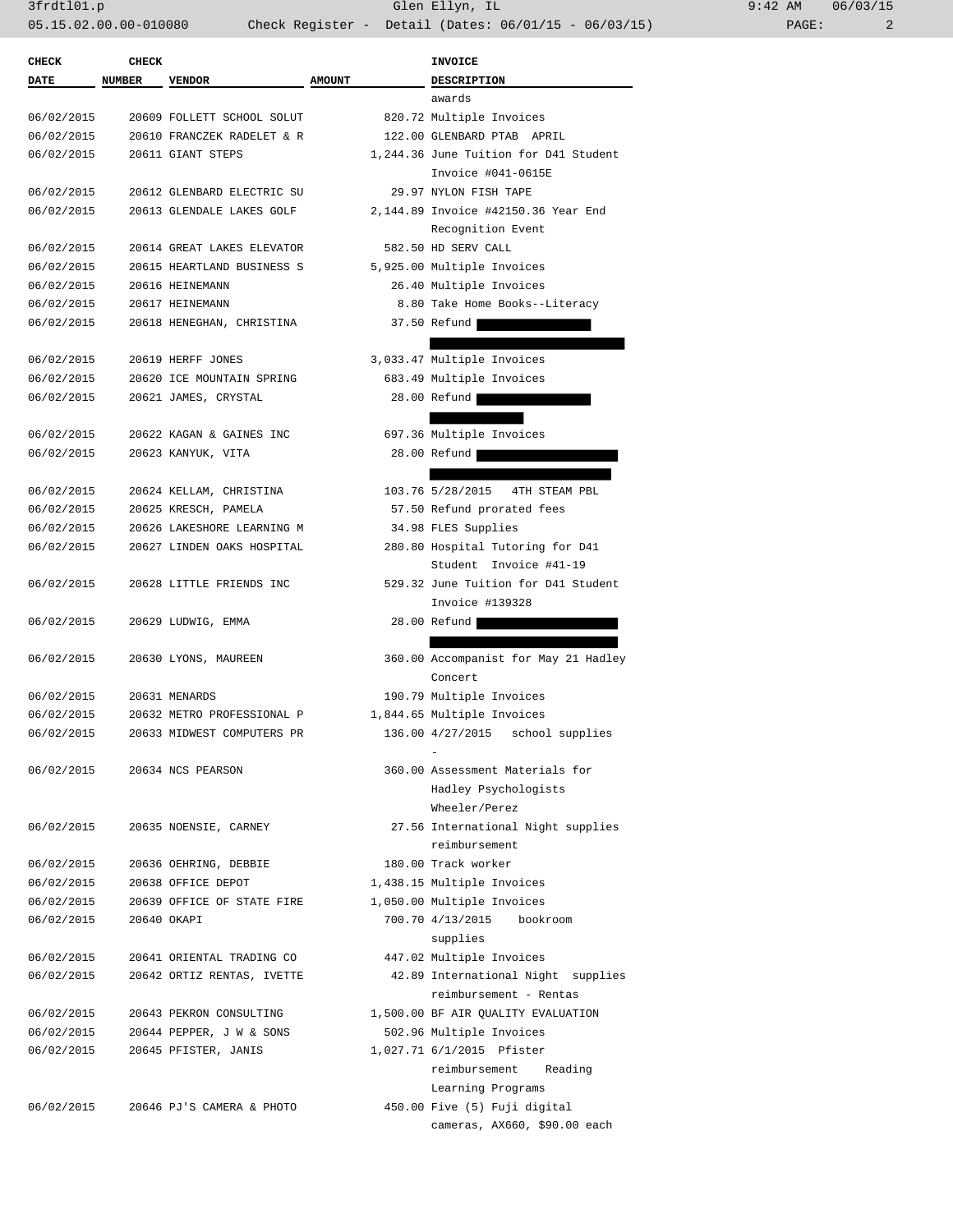3frdtl01.p Glen Ellyn, IL 9:42 AM 06/03/15 05.15.02.00.00-010080 Check Register - Detail (Dates: 06/01/15 - 06/03/15) PAGE: 3

| CHECK      | <b>CHECK</b>  |                            |               | <b>INVOICE</b>                       |  |
|------------|---------------|----------------------------|---------------|--------------------------------------|--|
| DATE       | <b>NUMBER</b> | <b>VENDOR</b>              | <b>AMOUNT</b> | <b>DESCRIPTION</b>                   |  |
| 06/02/2015 |               | 20647 RBS ACTIVEWEAR       |               | 892.50 Girls Volleyball uniforms     |  |
| 06/02/2015 |               | 20648 RESTROOM DIRECT      |               | 3,093.00 3 ELKAY WATERCOOLERS        |  |
| 06/02/2015 |               | 20649 ROSCOE CO            |               | 211.08 Multiple Invoices             |  |
| 06/02/2015 |               | 20650 S&S WORLDWIDE        |               | 36.99 P.E. equipment                 |  |
| 06/02/2015 |               | 20651 SAM'S CLUB           |               | 117.89 Snacks Pre-K Churchill        |  |
| 06/02/2015 |               | 20652 SCHOOL SPECIALTY     |               | 453.88 Multiple Invoices             |  |
| 06/02/2015 |               | 20653 SECRETARY OF STATE I |               | 20.00 Notary for Kimberly L. Laird   |  |
|            |               |                            |               | and Karen M. Mullenax                |  |
| 06/02/2015 |               | 20654 SENTINEL TECHNOLOGIE |               | 4,992.00 Tech Support 4/1 to 4/30    |  |
|            |               |                            |               |                                      |  |
| 06/02/2015 |               | 20655 SMITH, MARIE         |               | 132.50 Refund                        |  |
|            |               |                            |               |                                      |  |
|            |               |                            |               |                                      |  |
| 06/02/2015 |               | 20656 SOUTH SIDE CONTROL S |               | 134.18 EASY SEAL INJECT              |  |
| 06/02/2015 |               | 20657 STAPLES ADVANTAGE    |               | 1,566.93 Multiple Invoices           |  |
| 06/02/2015 |               | 20658 TEACHERS DISCOVERY   |               | 55.18 FLES Supplies                  |  |
| 06/02/2015 |               | 20659 TIERNEY BROTHERS INC |               | 3,230.00 Annual License Renewal for  |  |
|            |               |                            |               | Smart Notebook Software              |  |
| 06/02/2015 |               | 20660 TIGERDIRECT.COM      |               | 20,677.28 Multiple Invoices          |  |
| 06/02/2015 |               | 20661 TUMBLEWEED PRESS INC |               | 1,596.00 Annual Subscription Renewal |  |
|            |               |                            |               | for Tumblebook                       |  |
| 06/02/2015 |               | 20662 US GAMES INC         |               | 94.92 Footballs                      |  |
| 06/02/2015 |               | 20663 WASTE MANAGEMENT WES |               | 3,989.98 JUNE DISP                   |  |
| 06/02/2015 |               | 20664 WELCH PACKAGING INC  |               | 3,891.75 FG BOXES                    |  |
| 06/02/2015 |               | 20665 WHEELER, KAYLA       |               | 39.99 5/28/2015<br>3rd grade<br>PBL  |  |
|            |               |                            |               | supplies<br>reimbursement            |  |
|            |               |                            |               | Wheeler                              |  |
|            |               |                            |               |                                      |  |

Totals for checks 590,437.16